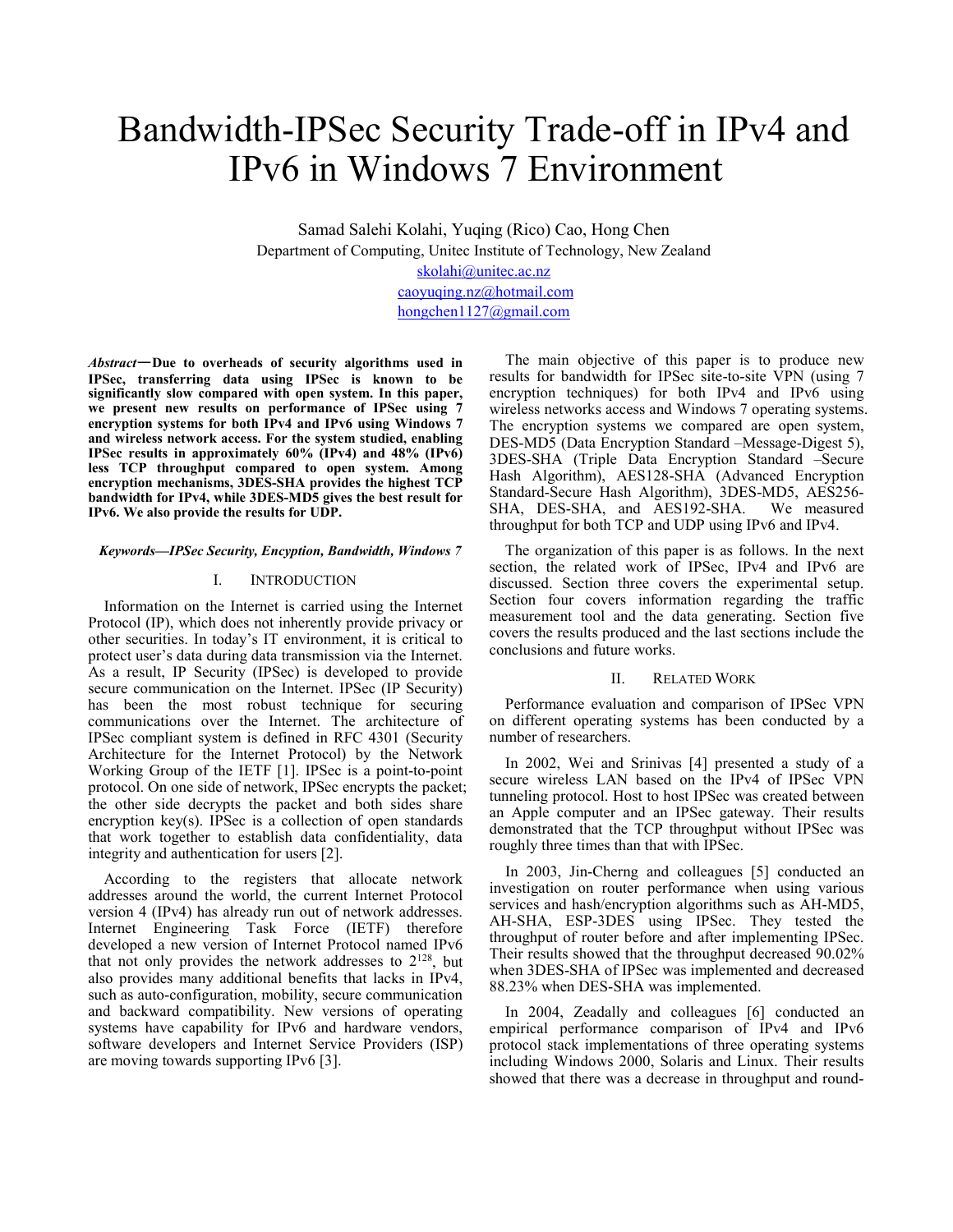trip time performance for IPv6 compared to IPv4 on those three operating systems.

In 2004, Khanvilkar and Khokhar [7] investigated the influence of different types of VPN technologies on network performance using 100Mb/s fast Ethernet. Their results demonstrated that IPSec had only 25% bandwidth utilization.

In 2009, Narayan and colleagues [8] conducted a study of network performance of IPsec VPN on Windows server 2003, Windows vista and Linux operating systems. Two VPN severs acted as software routers were used to connect to networks. Their studies concluded that throughput values varied from 15 to 95 Mbps for IPSec in Windows environment.

There has been no work done to date on performance of open system, IPSec for both IPv4 and IPv6 under Windows 7 using networks connected by hard routers. The lack of available research on impact of IPSec was the main motivation behind this paper.

#### III. EXPERIMENTAL SETUP

The test-bed diagram for site to site VPN is displayed in Figure 1. IPSec VPN is commonly setup site to site, which will establish the VPN tunnel between two routers.



Figure 1: Network test-bed.

Two hard routers were connected via Cross over Cat 5e cable, one client machine was connected wirelessly via Cisco Linksys WAP4410N 802.11n Access Point (AP). The anther machine was directly connected to the Cisco 2811 router via Cat5e Cable. The test-bed hardware setup remained constant for all experiments conducted and:

The hardware benchmark was comprised of two computers with Intel® Core™ i5 2.80 GHz, 8.00 GB of RAM and two Cisco 2811 routers. For the efficient operation of Windows 7, an Air Live Wn-5000 wireless PCI NIC and a Western Digital Caviar 160 GB hard-drive were installed on the two workstations.

In test-beds, Microsoft Windows 7 professional 64bit with SP1(Service Pack 1) was installed on the computer of left side and Microsoft Windows 2008 standard 64bit with SP1(Service Pack 1) was install on the receiving computer of right side.

For each test bed we implemented open system, IPSec for both IPv4 and IPv6 measuring TCP and UDP throughput. In all options, the wireless link had WPA2 (Wireless Protected Access 2) security.

Throughput (the number of bits transmitted per unit time) depends on several factors in a network, such as process limitations and hardware design. In order to eliminate the effect of such conditions, hardware with same characteristics was used in all of the tests.

#### IV. DATA GENERATION AND TRAFFIC MONITORING TOOL

Netperf 2.4.5 [9] was selected as the tool to analyze the performance of IPv4 and IPv6 on Windows **7** operating systems over 802.11n WLAN. Netperf can be used to measure the performance of many different types of networks. It creates and sends TCP and UDP packets in either IPv4 or IPv6 networks and provides tests for throughput. Most performance evaluation tests were executed for 30 seconds, which usually generated 1 million packets per run. To ensure high data accuracy, each test was repeated at least 30 times and data average and runs continued until standard deviation of results was below 0.5% of average.

## V. RESULTS

The experiments were conducted to evaluate and compare the throughput for TCP and UDP on open system, IPv4 and IPv6 in IPSec for DES-MD5, DES-SHA, 3DES-MD5, 3DES-SHA, AES128-SHA, AES192-SHA and AES256- SHA encrypted systems.



Figure 2: TCP Throughput Comparison for Open System using IPv4 and IPv6.

Figure 2 shows the TCP throughput comparison for open system (OS) of both IPv4 and IPv6 on Windows 7 over 802.11n WLAN. From TCP throughput values, for all packet sizes, there were performance differences between IPv4 and IPv6 OS.

As can be seen from Figure 2, TCP throughput of open system with IPv4 and IPv6 both increased as the packet size increased. IPv4 had higher TCP throughput than IPv6 for all packet sizes. The maximum difference between IPv4 and IPv6 on open system was 16.44 Mbps for packet size of 1408 Bytes and the minimum difference was 13.8 Mbps for packet size of 384 Bytes.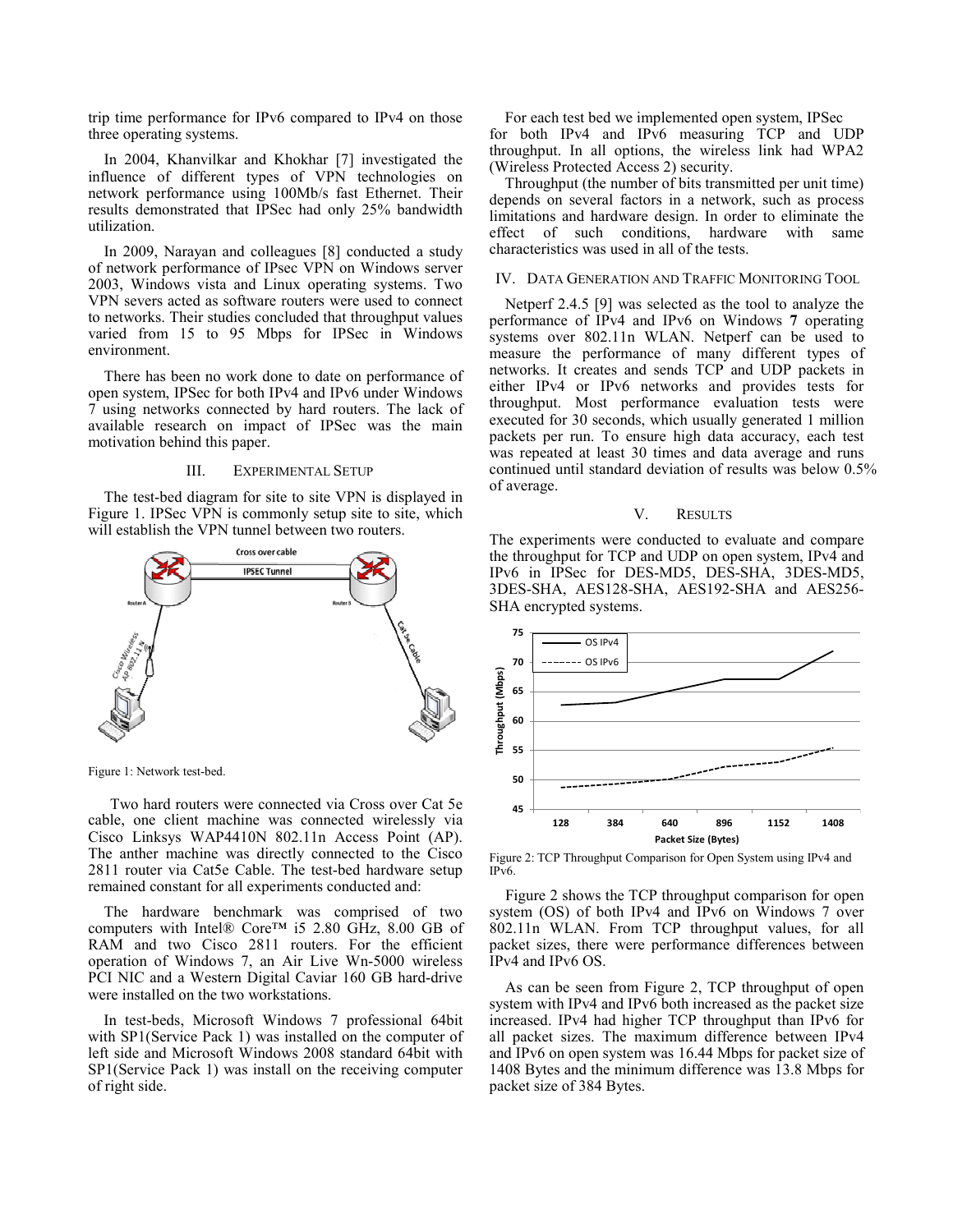

Figure 3: TCP Throughput Comparison for IPv4 IPSec systems.

Comparing the different encryption systems of Figure 3, 3DES-SHA system has the highest TCP throughput (30.95 Mbps) than others while AES128-SHA system has the lowest TCP throughput (26.63 Mbps).

From Figure 3, we can also see that the highest point of difference between the 7 encrypted IPSec systems can be noted at the packet size of 1408 Bytes where DES-MD5 system provided the TCP throughput of 30.68 Mbps and AES128-SHA system provided the TCP throughput of 28.56 Mbps. The lowest point of difference was noted at the packet size of 128 Bytes where 3DES-SHA system provided the TCP throughput of 27.98 Mbps and AES128- SHA system provided the lowest TCP throughput of 26.63 Mbps.



Figure 4: TCP Throughput Comparison for IPv6 IPSec systems.

Figure 4 shows the TCP throughput comparison of IPv6 IPSec for different encrypted systems. Comparing the different encryption systems, 3DES-MD5 encryption system had the highest TCP throughput while AES128- SHA encryption system had the lowest TCP throughput for all packet sizes. The difference between the performance of some encryption systems is little (eg AES192-SHA and DES-SHA). The range of bandwidth is 25.3 Mbps to 30.9 Mbps for various encryption systems.

From Figure 4, we can also see that the maximum difference between the bandwidth of the 7 IPSec systems was approximately 3 Mbps at the packet size of 384 Bytes and the minimum difference was approximately 1.7 Mbps at the packet size of 128 Bytes.

Analyzing the impact of IPSec (Figures 3 and 4), it can be seen that the throughput of both IPv4 and IPv6 was reduced when IPSec was enabled. For IPv4 network, compared to open system, the throughput of IPSec encrypted systems was decreased by a maximum of 43.34 Mbps (decrease rate of 60.28%) for the packet size 1408 Bytes and by a minimum difference of 36.07 Mbps (decrease rate of 57.53%) for the packet size 128 Bytes. For IPv6 network, compared to open system, the throughput of IPSec encryption systems was decreased by a maximum of 26.75 Mbps (decrease rate of 48.23%) for the packet size 1408 Bytes and by a minimum difference of 22.88 Mbps (decrease rate of 45.65%) for the packet size 640 Bytes.

Figures 2, 3 and 4 also show the TCP throughput increased as the packet size increased for all packet sizes with few exceptions.

UDP results obtained from the test-bed for IPv4 and IPv6 are presented in Figures 5 and 6.



Figure 5: UDP Throughput Comparison for Open system and IPv4 IPSec systems.

Figure 5 shows the UDP throughput comparison of open system (OS) and IPSec encryption systems for IPv4. From UDP throughput values, for all packet sizes, the performance was reduced when IPSec was enabled.

The UDP throughput was generally increased as the packet size increased for all packet sizes with the exceptions at packet size 1152 Bytes.

Comparing the 7 IPSec encrypted systems, AES192- SHA system gave the best UDP throughput performance while 3DES-MD5 system gave the worst UDP throughput performance.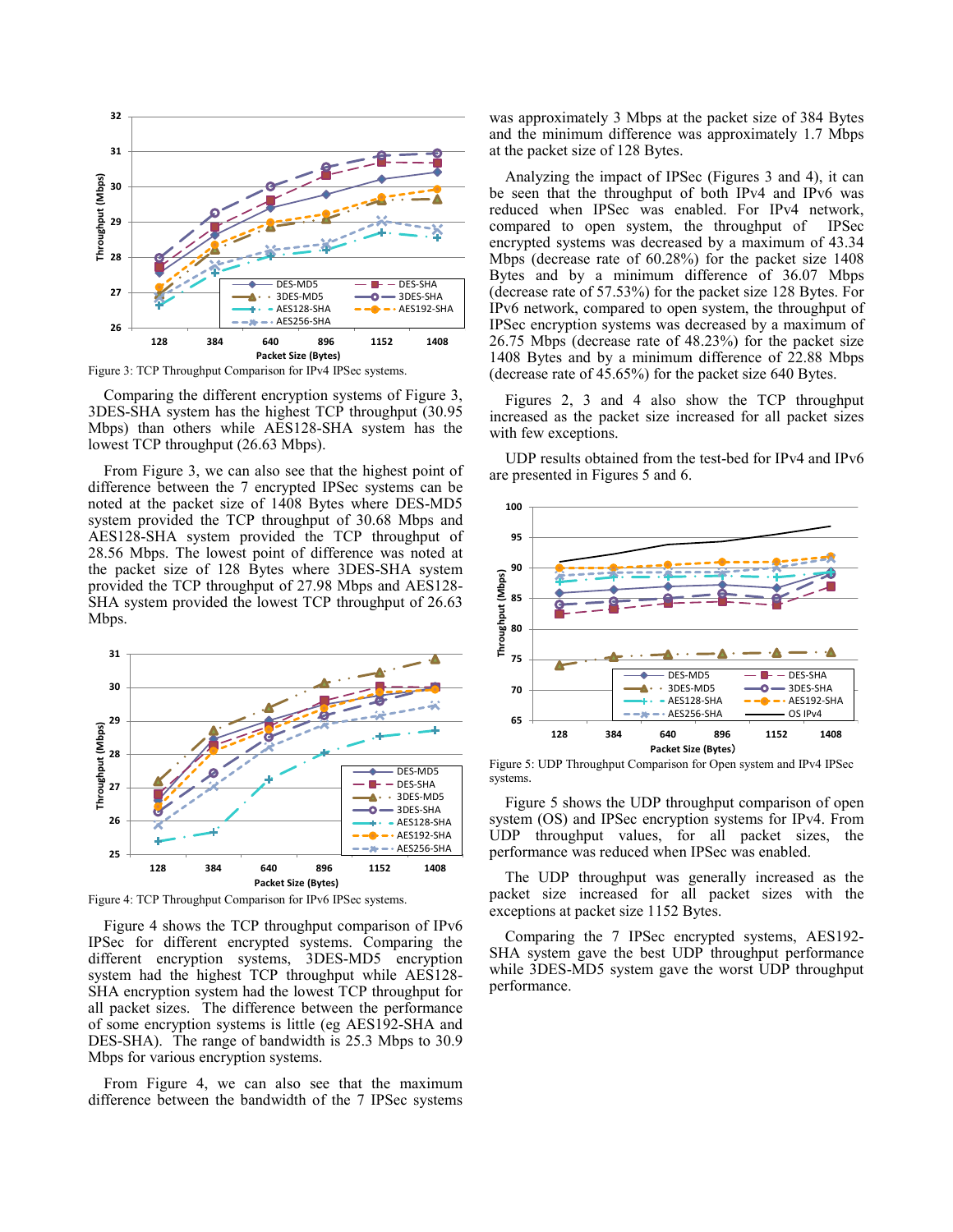

Figure 6: UDP Throughput Comparison for Open system and IPv6 IPSec systems.

Figure 6 shows the UDP throughput comparison for open system (OS) and IPSec using IPv6. From UDP throughput values, for all packet sizes, the performance was reduced when IPSec was enabled. In addition, the UDP throughput was increased as the packet size increased for all packet sizes with the exception of 3DES-MD5 system at packet size 1408 Bytes where the UDP throughput dropped a little.

Comparing the 7 IPSec encrypted systems, AES128- SHA system gave the best UDP throughput performance while AES192-SHA gave the worst UDP throughput performance.

Analyzing the UDP throughput impact of IPv4 and IPv6 in IPSec, as shown in Figures 5 and 6, it can be seen that the throughput of both IPv4 and IPv6 is reduced when IPSec is enabled. For IPv4 network, compared to open system, the UDP throughput of IPSec encrypted systems was decreased by a maximum of approximately 20 Mbps (decrease rate of 21%) for packet size of 1152 Bytes and by a minimum difference of approximately 9 Mbps (decrease rate of 9.8%) for packet size of 128 Bytes. For IPv6 network, compared to open system, the throughput of IPSec encrypted systems was decreased by a maximum of 45 Mbps (decrease rate of 68%) for packet size of 128 Bytes and by a minimum difference of 10 Mbps (decrease rate of 11%) for packet size of 1408 Bytes.

Analyzing the 7 different IPSec encrypted systems in both IPv4 and IPv6 network for TCP and UDP, it can be observed that if one encryption IPSec system performed well in IPv4 network, it might have a bad performance in IPv6 network. For example, for TCP throughput, the 3DES-SHA system performed the best in IPv4 network, whereas TCP throughput performance of this encrypted system ranged fifth in IPv6 network.

It can be observed that IPv4 had the higher TCP and UDP throughput than IPv6 for both open system and the 7 encrypted systems. The lower throughput gained in IPv6 than in IPv4 is resulted by the drawback of having a larger overhead in IPv6 (which has a 40-bit header while IPv4 has a 20-bit header) over IPv4 [10, 11]. The overhead increase in IPv6 is an implication of the performance degrade, resulting in lower bandwidth.

The UDP throughputs are higher than TCP on both open system and IPSec security enabled systems. This is due to UDP being a connectionless protocol and does not use any form of error correction and therefore does not send any acknowledgements. The source does not have to wait to receive any acknowledgements [11].

The gain in TCP and UDP throughput as the packet size increase is likely due to the amortization of overheads associated with larger user packet sizes [12].

The lower throughput results obtained when IPSec security is enabled (compared to open system with no security) is due to two reasons. First, the encryption and decryption takes up the CPU and memory; and second, the data packets become longer because of overheads associated with encrypting. Different algorithms use various overheads sizes and therefore the results for various encryptions were different. Although IPSec guarantees the security of data transmission, it leads to the decrease of throughput for both TCP and UDP [13].

## VI. CONCLUSION

Results showed that, due to higher overhead, IPv6 provided lower bandwidth than IPv4 for open system and using IPSec encryption methods. There was a bandwidth trade-off when IPSec security was enabled for both IPv4 and IPv6. For the system studies, enabling IPSec resulted in approximately up to 43.34 Mbps less TCP throughput than open system for IPv4 and up to 26.75 Mbps less TCP throughput than open system for IPv6. For IPv6, among 7 IPSec encryption methods studied, 3DES-MD5 encryption system had the highest TCP throughput, while for IPv4, 3DES-SHA system gave the best result. For both IPv4 and IPv6, AES128-SHA system had the lowest TCP throughput.

## VII. FUTURE WORKS

In future, we plan to extend this study by incorporating Solaris, Fedora and Windows 8 systems. In addition, the performance of other VPN technologies, such as SSL, PPTP and L2TP will be investigated.

#### **REFERENCES**

- [1] R. Molva., "Internet Security Architecture" [http://www.eurecom.fr/~nsteam/Papers/pap04.pdf](http://www.eurecom.fr/%7Ensteam/Papers/pap04.pdf)
- [2] Roland, J.F., and Newcomb, M.J., 2003, CSVPN Certification Guide, CISCO Press.
- [3] N. Baghaei and R. Hunt, "IEEE 802.11 Wireless LAN Security Performance Using Multiple Clients," in Proceedings of the 12th IEEE International Conference on Networks, Vol. 1 Nov. 2004, pp.299-303.
- [4] Q. Wei and S. Srinivas (2002). "IPSec-based secure wireless virtual private network. MILCOM 2002. Proceedings.
- [5] L. Jin-Cherng, C. Ching-Tien, et al. "Design, implementation and performance evaluation of IP-VPN". 17th International Conference on Advanced Information Networking and Applications, 2003. AINA 2003, pp. 206-209.